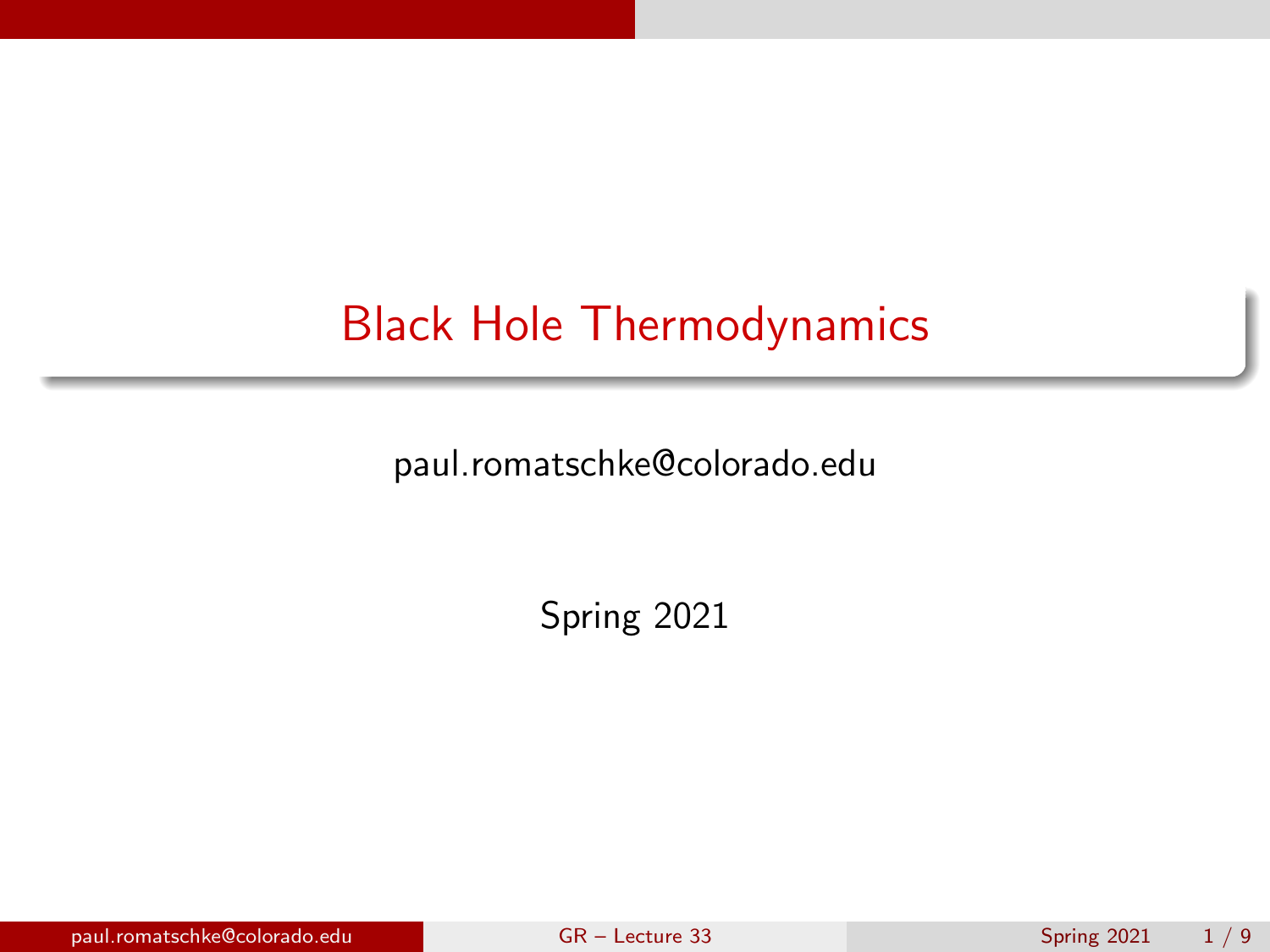- In the preceding lectures, we discussed Black Holes
- We calculated the Hawking temperature of a black hole in lecture 32
- In this lecture, we extend the dictionary between black holes and statistical mechanics, by considering black hole thermodynamics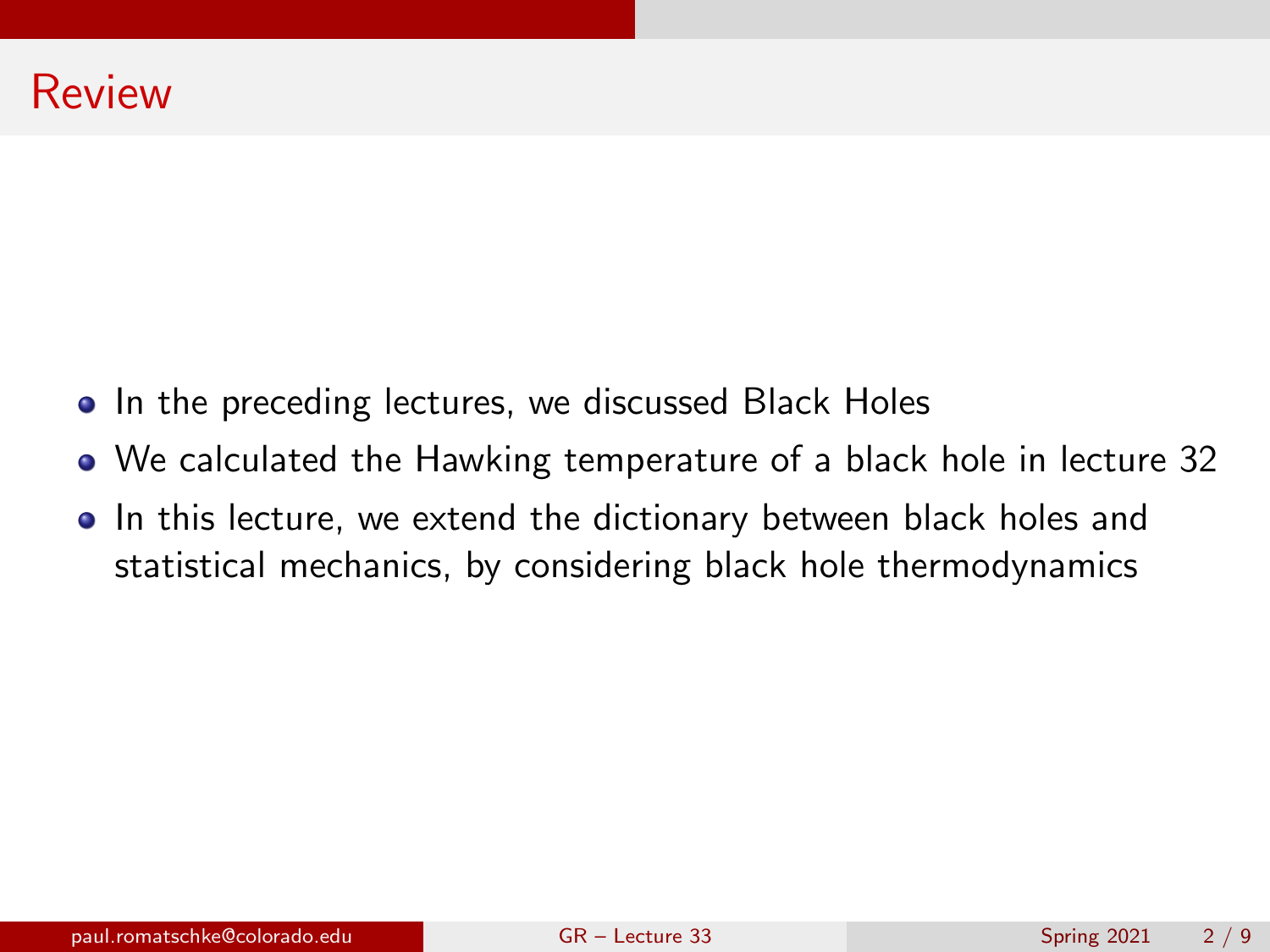• Recall from lecture 32 that a black hole of mass  $M$  has a Hawking temperature of

<span id="page-2-0"></span>
$$
T = \frac{1}{8\pi G M} \tag{33.1}
$$

- In ordinary thermodynamics, there are relations between thermodynamic quantities, such as energy, entropy, pressure, etc.
- What do these look like for black holes?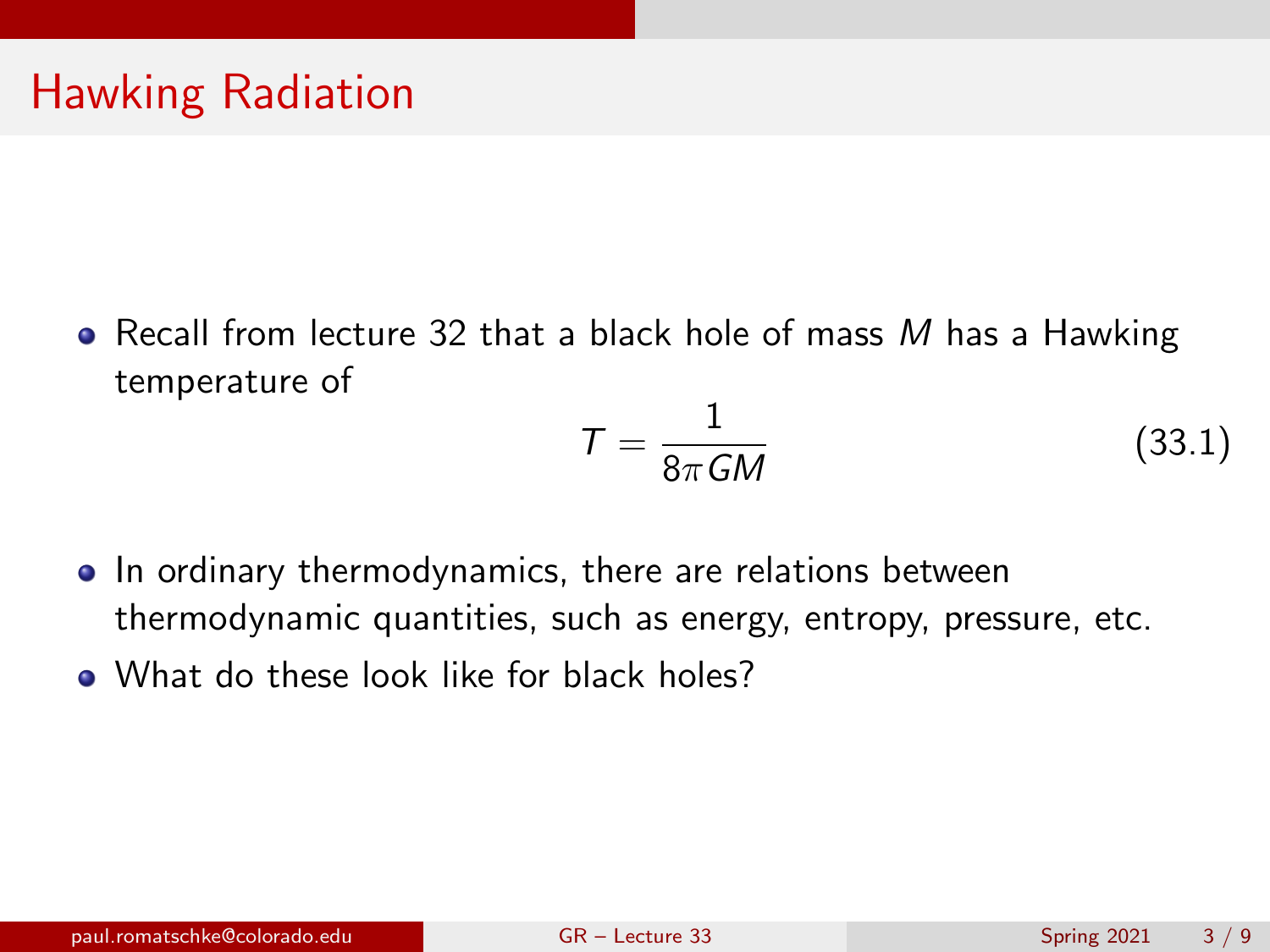## Basic Thermodynamic Relations

Recall some basic thermodynamic relations from statistical mechanics:

- $\bullet$  In thermodynamics, a system is characterized by its temperature  $T$ and volume V
- Thermodynamic quantities such as the energy  $E$ , the pressure P and the entropy S are related to each other
- For instance, the entropy S can be found from the pressure  $P$  as

$$
S = V \frac{dP}{dT}, \qquad (33.2)
$$

where the derivative is taken at fixed volume

Another thermodynamic relation is

$$
E = TS - PV \tag{33.3}
$$

• Finally, using the relations above, one can show

$$
dE = TdS. \tag{33.4}
$$

paul.romatschke@colorado.edu [GR – Lecture 33](#page-0-0) Spring 2021 4 / 9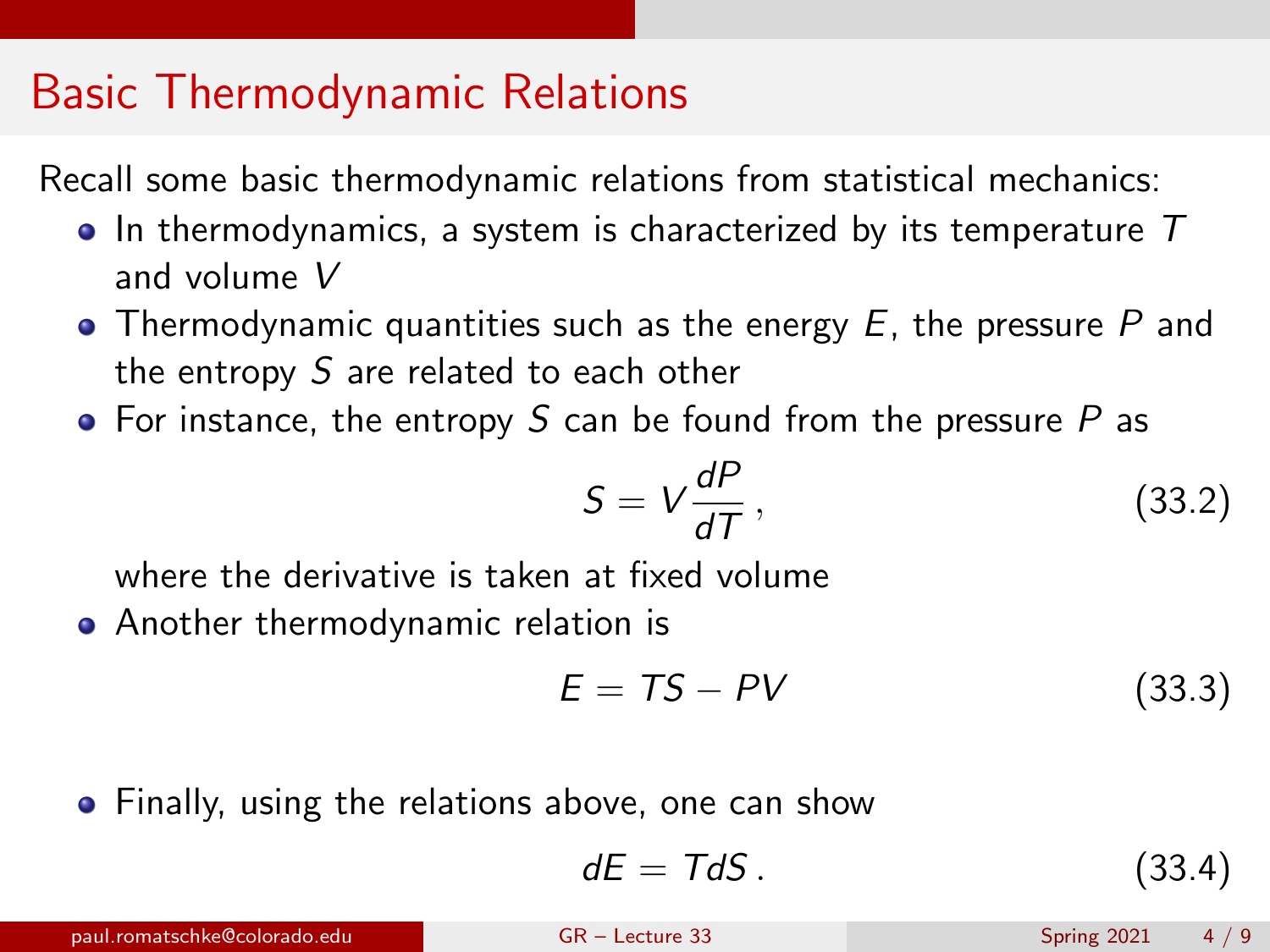- Now let's apply these thermodynamic relations to black holes
- First recall that in GR, mass and energy are the same
- As a consequence, the energy of a black hole is given by

$$
E = M \tag{33.5}
$$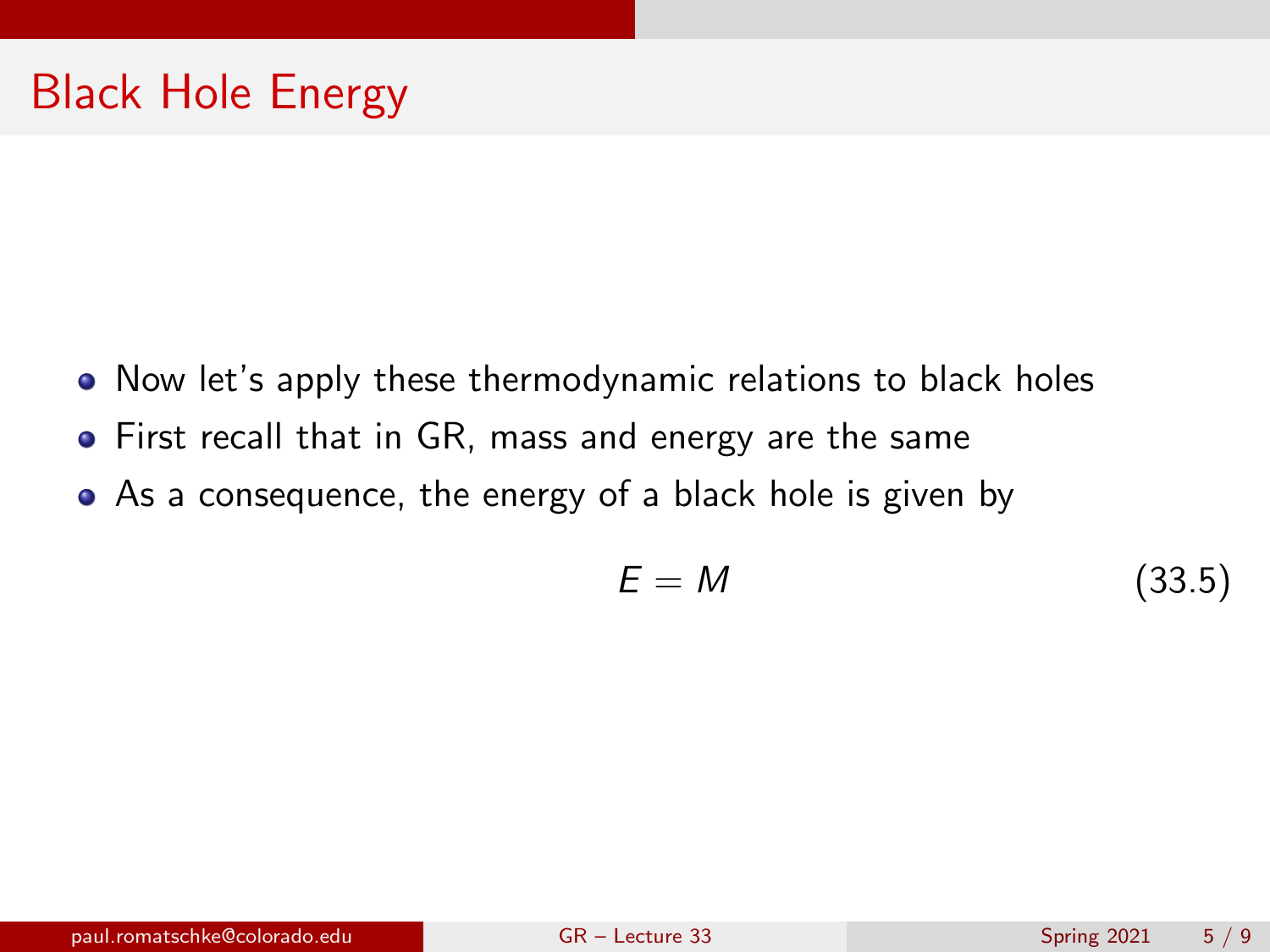## Black Hole Entropy

Using the basic thermodynamic relations, we have for a black hole

$$
dE = dM = TdS \tag{33.6}
$$

• But we know the BH temperature from Hawking radiation [\(33.1\)](#page-2-0) • So we find

$$
8\pi GMdM = dS \tag{33.7}
$$

• Integrating this relation gives the black hole entropy

$$
S = 4\pi GM^2. \tag{33.8}
$$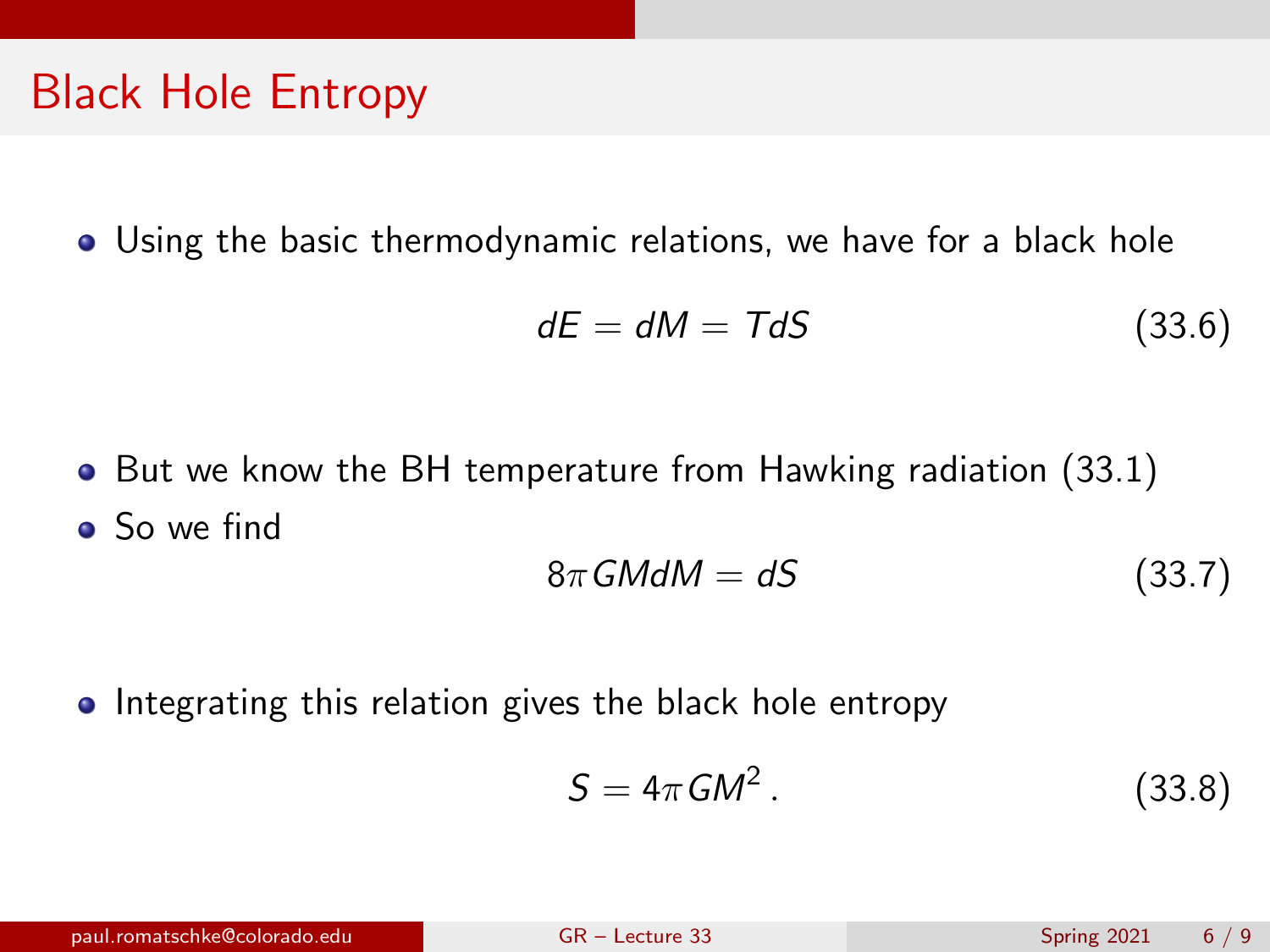#### Bekenstein-Hawking

- Let's compare our finding for the black hole entropy to the area of a black hole
- The Schwarzschild black hole is spherical with a horizon radius given by  $r_s = 2GM$
- So the area of a black hole is given by

$$
A = 4\pi r_s^2 = 4\pi (4G^2M^2) = 16\pi G^2M^2 \tag{33.9}
$$

Up to a constant factor, the area and the entropy are the same! We find

$$
S = \frac{A}{4G} \,. \tag{33.10}
$$

• This is the Bekenstein-Hawking formula for the entropy of a BH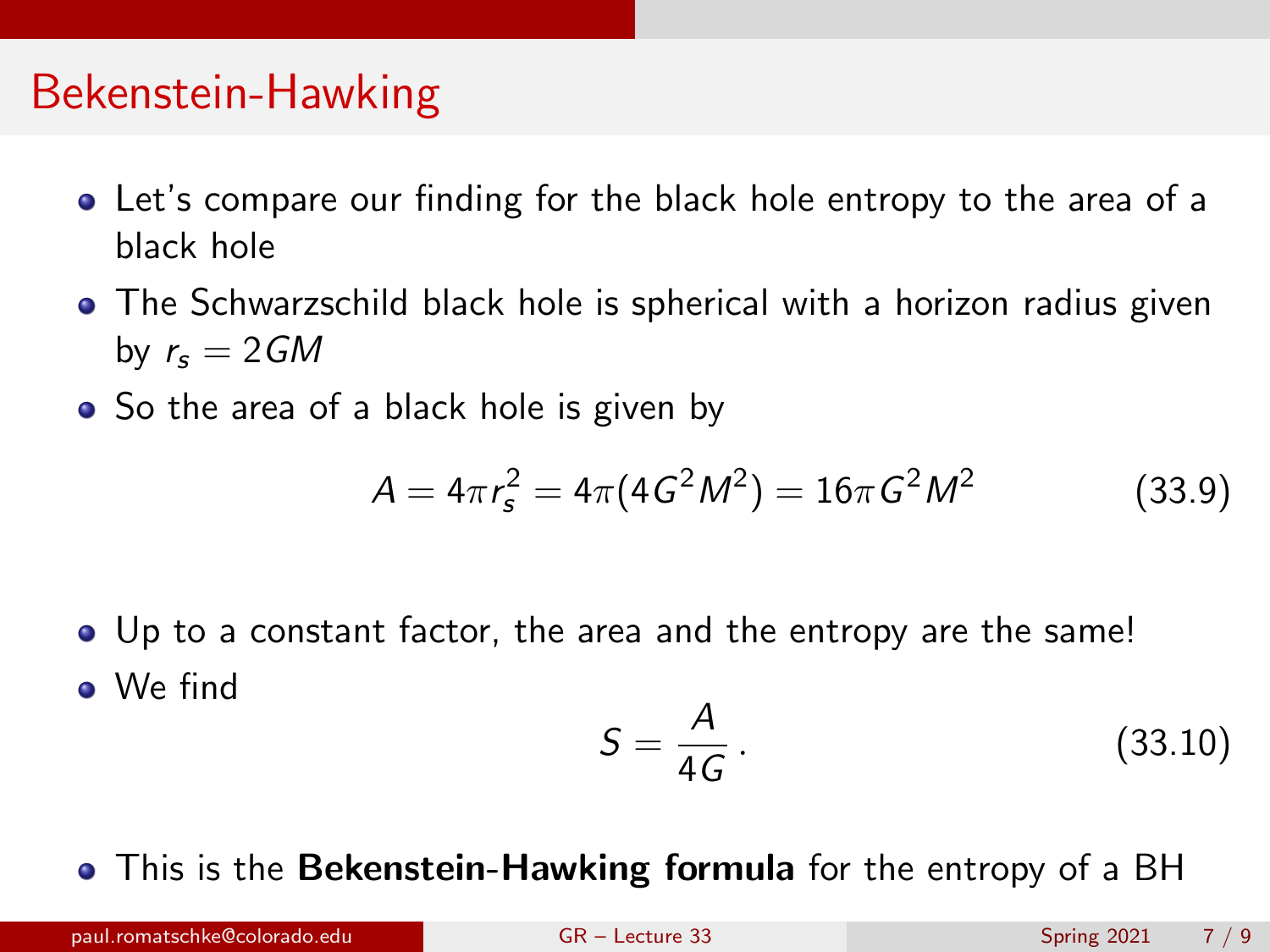#### Area Theorems

- We found that the entropy of a black hole is proportional to its area
- The second law of classical thermodynamics says that the entropy always has to increase,

$$
dS \geq 0. \tag{33.11}
$$

**If we take the relation to thermodynamics to be more than a** mathematical curiosity, this implies for black holes

$$
dA \geq 0. \tag{33.12}
$$

- This is the area theorem of black holes
- It says that the area of a black hole always has to **increase**